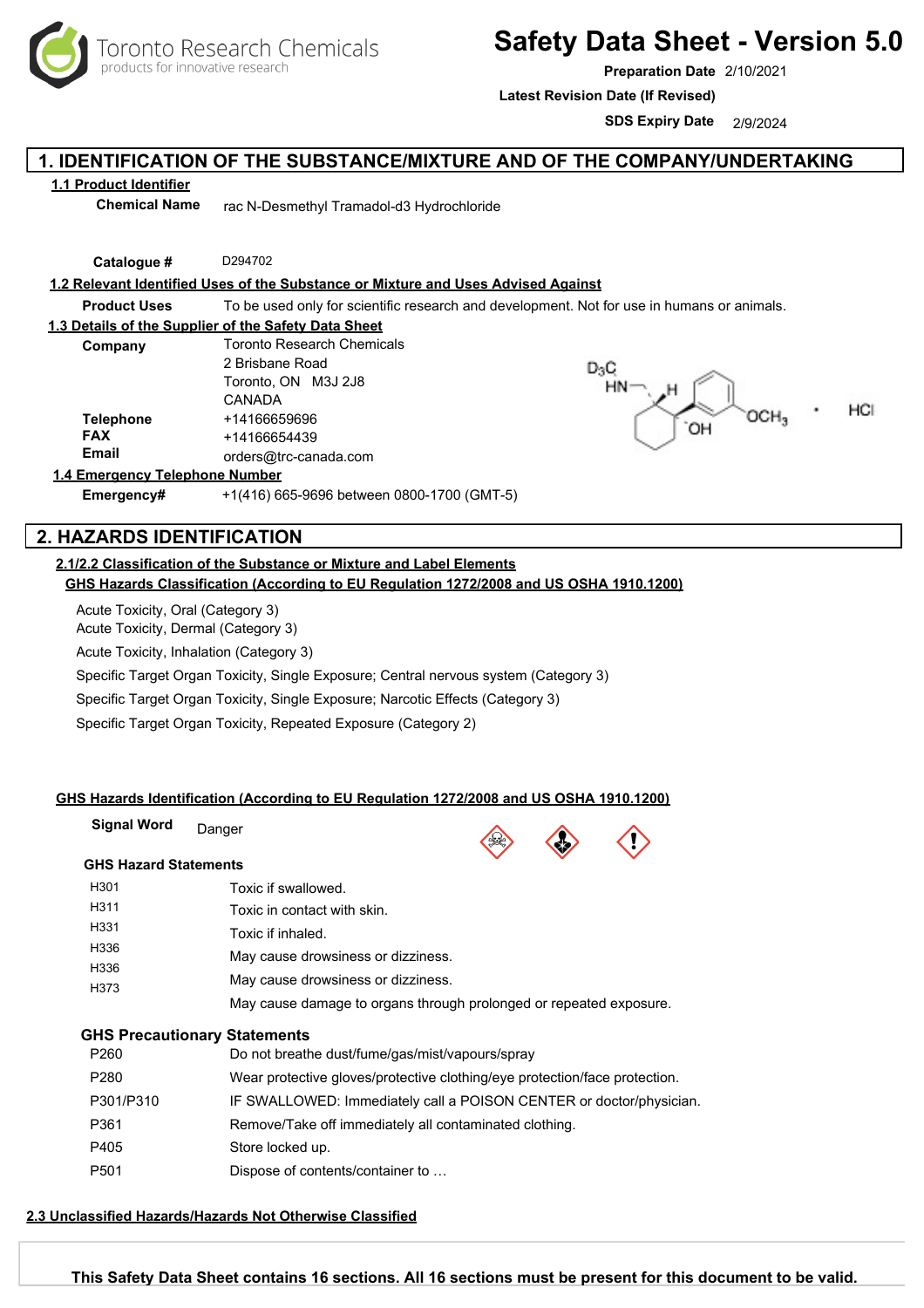## **3. COMPOSITION/INFORMATION ON INGREDIENTS**

#### **3.1 Substances**

C15H21D3ClNO<sup>2</sup> 288.83 **Molecular Formula: Molecular Weight:**

1261398-09-7 **- EC#:** -**CAS Registry #:** 

#### **Synonyms**

(1R,2R)-rel-1-(3-Methoxyphenyl)-2-[(methyl-d3-amino)methyl]-cyclohexanol Hydrochloride; cis-(+/-)-N-Demethyltramadol-d3 Hydrochloride; N-Monodesmethyltramadol-d3 Hydrochloride; Nortramadol-d3 Hydrochloride;

#### **3.2 Mixtures**

Not A Mixture

## **4. FIRST AID MEASURES**

#### **4.1 Description of First Aid Measures**

#### **General Advice**

If medical attention is required, show this safety data sheet to the doctor.

#### **If Inhaled**

If inhaled, move casualty to fresh air. If not breathing, give artificial respiration and consult a physician.

#### **In Case of Skin Contact**

Remove contaminated clothing and shoes. Wash off with soap and plenty of water. Take victim immediately to hospital. Consult a physician.

#### **In Case of Eye Contact**

Rinse thoroughly with plenty of water for at least 15 minutes and consult a physician. Continue rinsing eyes during transport to hospital.

#### **If Swallowed**

Never give anything by mouth to an unconscious person. Rinse mouth with water. Do NOT induce vomiting unless advised to do so by a physician or Poison Control Center. Seek medical attention.

#### **4.2 Most Important Symptoms and Effects, Both Acute and Delayed**

The most important known symptoms and effects are described in the labeling (see section 2.2) and/or in section 11.

#### **4.3 Indication of any Immediate Medical Attention and Special Treatment Needed**

No Data Available

### **5. FIREFIGHTING MEASURES**

#### **5.1 Extinguishing Media**

Use water spray, alcohol-resistant foam, dry chemical or carbon dioxide.

#### **5.2 Special Hazards Arising from the Substance or Mixture**

Carbon oxides, Nitrogen oxides

#### **5.3 Advice for Firefighters**

Wear self contained breathing apparatus for fire fighting if necessary.

#### **5.4 Further Information**

No data available.

### **6. ACCIDENTAL RELEASE MEASURES**

#### **Personal precautions**

Wear respiratory protection. Avoid dust formation. Avoid breathing vapours, mist or gas. Ensure adequate ventilation. Evacuate personnel to safe areas. Avoid breathing dust.

#### **Environmental precautions**

Prevent further leakage or spillage if safe to do so. Do not let product enter drains.

### **Method and materials for containment and cleaning up**

Pick up and arrange disposal without creating dust. Sweep up and shovel. Keep in suitable, closed containers for disposal.

## Toronto Research Chemicals - D294702 Page <sup>2</sup> **This Safety Data Sheet contains 16 sections. All 16 sections must be present for this document to be valid.**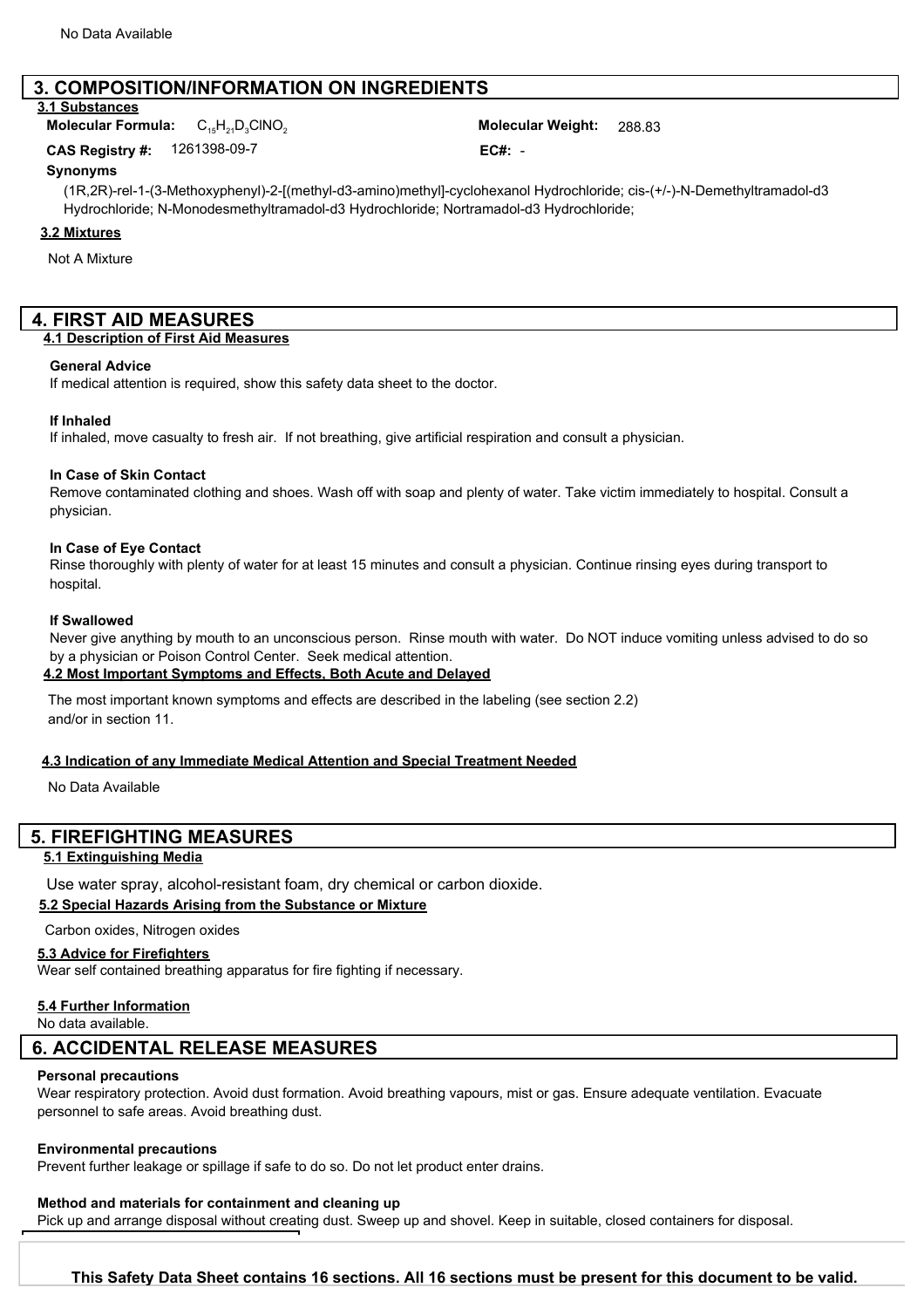## **7. HANDLING AND STORAGE**

## **7.1 Precautions for safe handling**

Avoid contact with skin and eyes. Avoid formation of dust and aerosols. Provide appropriate exhaust ventilation at places where dust is formed.

## **7.2 Conditions for safe storage**

Keep container tightly closed in a dry and well-ventilated place.

Keep in a dry place.

Storage conditions: Hygroscopic, -20°C Freezer, Under inert atmosphere

## **7.3 Specific End Uses**

For scientific research and development only. Not for use in humans or animals.

## **8. EXPOSURE CONTROLS/PERSONAL PROTECTION**

## **8.1 Control Parameters**

Contains no components with established occupational exposure limits.

## **8.2 Exposure Controls**

## **Appropriate Engineering Controls**

A laboratory fumehood or other appropriate form of local exhaust ventilation should be used to avoid exposure.

## **Personal Protective Equipment**

All recommendations below are advisory in nature and a risk assessment should be performed by the employer/end user prior to use of this product. The type of protective equipment must be selected based on the amount and concentration of the dangerous material being used in the workplace.

#### **Eye/Face Protection**

Safety goggles or face shield. All equipment should have been tested and approved under appropriate standards, such as NIOSH (US), CSA (Canada), or EN 166 (EU).

#### **Skin Protection**

Gloves should be used when handling this material. Gloves are to be inspected prior to use. Contaminated gloves are to be removed using proper glove removal technique so that the outer surface of the glove does not contact bare skin. Dispose of contaminated gloves after use in compliance with good laboratory practices and local requirements.

Gloves used for incidental exposures (splash protection) should be designated as "chemical resistant" by EU standard EN 374 with the resistance codes corresponding to the anticipated use of the material. Unrated gloves are not recommended. Suggested gloves: AnsellPro Sol-Vex nitrile gloves style 37-175, 15 mil thickness. Penetration time has not been determined.

Gloves used for prolonged direct exposure (immersion) should be designated "chemical resistant" as per EN 734 with the resistance codes corresponding to the anticipated use of the material.

Suggested gloves: AnsellPro Viton/Butyl gloves style 38-612, 4/8 mil thickness.

Penetration time has not been determined.

These recommendations may not apply if the material is mixed with any other chemical, or dissolved into a solution. A risk assessment must be performed to ensure the gloves will still offer acceptable protection.

#### **Body Protection**

Fire resistant (Nomex) coveralls or chemical-resistant bodysuit (laminated Tychem SL or equivalent).

#### **Respiratory Protection**

Recommended respirators are NIOSH-approved N100 or CEN-approved FFP3 particulate respirators. These are to be only used as a backup to local exhaust ventilation or other engineering controls. If the respirator is the only means of protection, a full-face supplied air respirator must be used.

| <b>9. PHYSICAL AND CHEMICAL PROPERTIES</b>                |                                        |  |
|-----------------------------------------------------------|----------------------------------------|--|
| 9.1 Information on Basic Physical and Chemical Properties |                                        |  |
| A) Appearance                                             | B) Odour                               |  |
| White to Off-White Solid                                  | <b>Odourless</b>                       |  |
| C) Odour Threshold                                        | D) pH                                  |  |
| No Data Available                                         | No Data Available                      |  |
| E) Melting Point/Freezing Point                           | F) Initial Boiling Point/Boiling Range |  |
| $86-95^{\circ}$ C                                         | No Data Available                      |  |
| G) Flash point                                            | H) Evaporation Rate                    |  |
|                                                           |                                        |  |

Toronto Research Chemicals - D294702 Page <sup>3</sup> **This Safety Data Sheet contains 16 sections. All 16 sections must be present for this document to be valid.**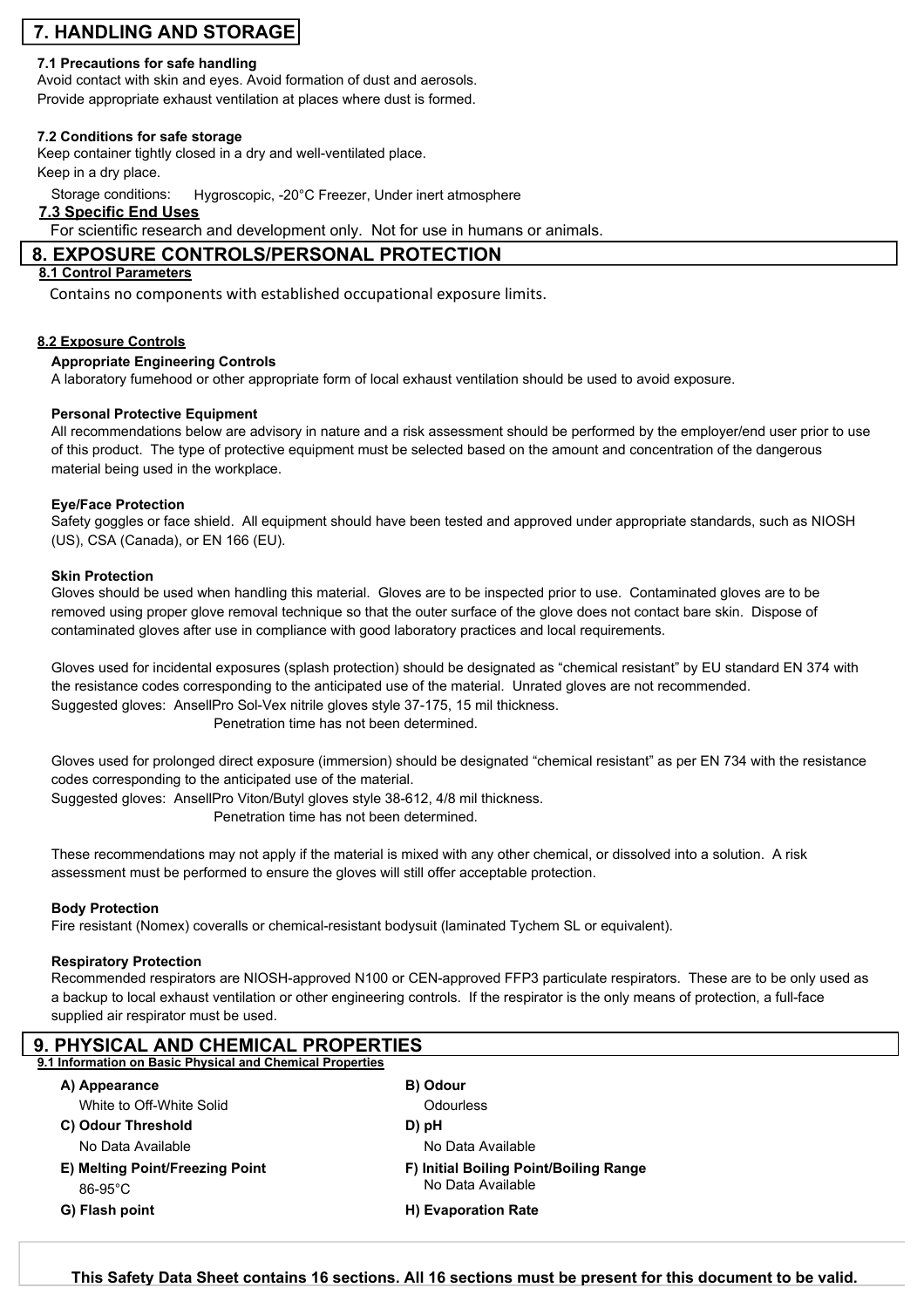- No Data Available No Data Available
- **K) Vapour Pressure L) Vapour Density** No Data Available No Data Available
- **M) Relative Density N) Solubility** No Data Available
- **O) Partition Coefficient: n-octanol/water P) Auto-Ignition Temperature** No Data Available No Data Available
- **Q) Decomposition Temperature R) Viscosity** No Data Available No Data Available
- **S) Explosive Properties T) Oxidizing Properties**

## **9.2 Other Information**

no data available

#### **10. STABILITY AND REACTIVITY**

**10.1 Reactivity**

No Data Available

#### **10.2 Chemical Stability**

Stable under recommended storage conditions.

#### **10.3 Possibility of Hazardous Reactions**

No Data Available

#### **10.4 Conditions to Avoid**

No Data Available

#### **10.5 Incompatible Materials**

Strong oxidizing agents

#### **10.6 Hazardous Decomposition Products**

**In the event of fire:** See section 5. **Other decomposition products:** No data available.

### **11. TOXICOLOGICAL INFORMATION**

#### **11.1 Information on Toxicological Effects**

#### **A) Acute Toxicity**

**Oral LD50:** No Data Available **Oral LD50:** No Data Available **Inhalation LC50:** No Data Available **Inhalation LC50:** No Data Available

## **B) Skin Corrosion/Irritation**

No data available

## **C) Serious Eye Damage/Irritation**

No data available

**D) Respiratory or Skin Sensitization** No data available

#### **E) Germ Cell Mutagenicity** No data available

## **F) Carcinogenicity**

No data available

## **G) Reproductive Toxicity/Teratogenicity**

No data available

- **H) Single Target Organ Toxicity Single Exposure** No data available
- **I) Single Target Organ Toxicity Repeated Exposure** No data available

## **J) Aspiration Hazard**

No data available

#### **K) Potential Health Effects and Routes of Exposure Inhalation**

Toxic if inhaled. May cause respiratory tract irritation. Toxic if swallowed. **Ingestion**

**Dermal LD50:** No Data Available **Dermal LD50:** No Data Available

#### No Data Available No Data Available

- **I) Flammability (Solid/Gas) J) Upper/Lower Flammability/Explosive Limits**
	- -

Chloroform (Slightly), Methanol (Slightly)

- 
- 
- No Data Available No Data Available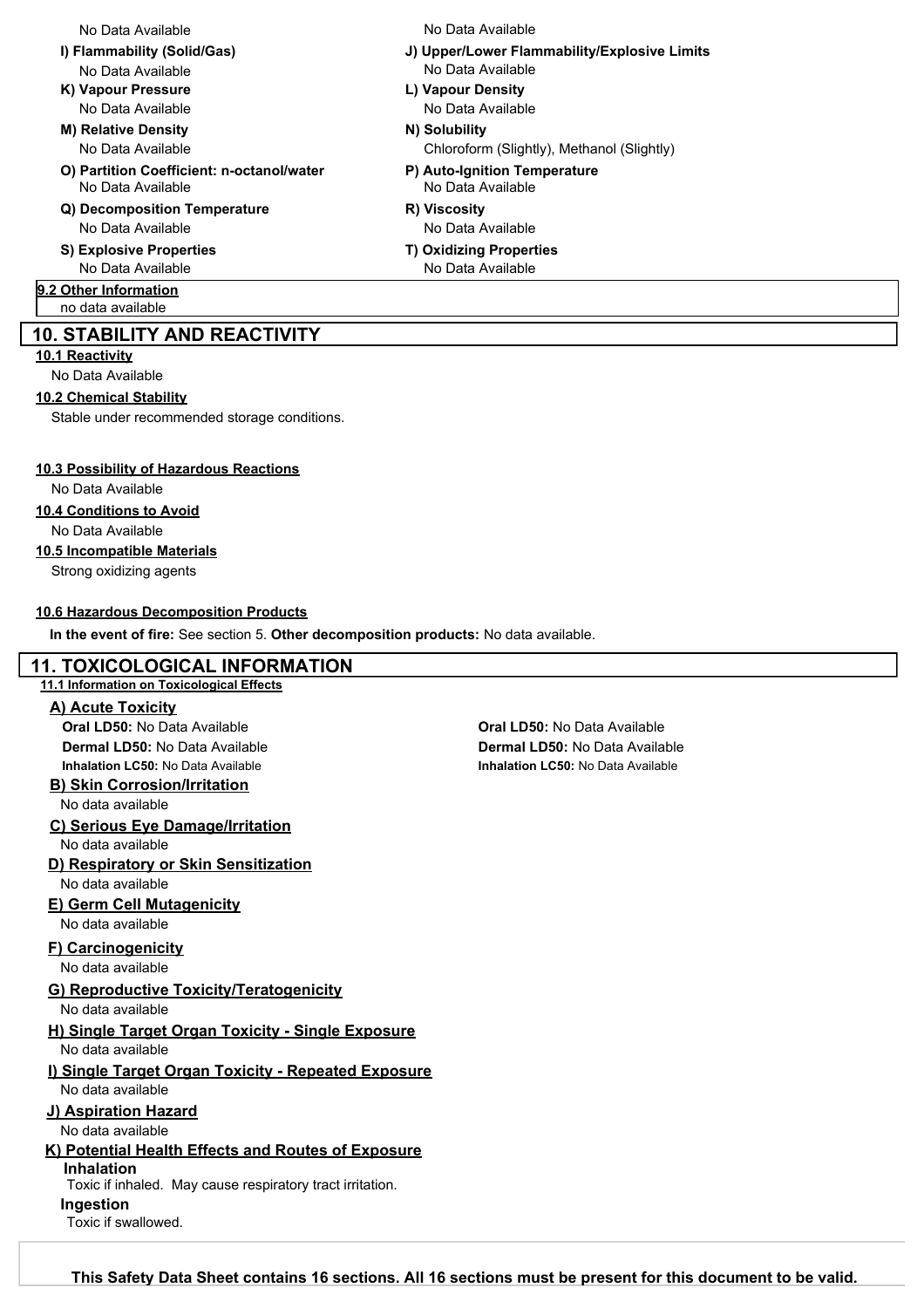#### **Skin**

Toxic if absorbed through skin. May cause skin irritation.

#### **Eyes**

May cause eye irritation.

#### **L) Signs and Symptoms of Exposure**

The most important known symptoms and effects are described in the labeling (see section 2.2) and/or in section 11.

To the best of our knowledge, the chemical, physical, and toxicological properties of this material have not been thoroughly investigated.

## **M) Additional Information**

RTECS: Not Listed

#### **12. ECOLOGICAL INFORMATION**

#### **12.1 Toxicity**

**Toxicity To Fish:** LC50/96 H - No Data Available

**Toxicity To Daphnia And Other Invertebrates:** LC50/72 H - No Data Available

**Toxicity To Daphnia And Other Invertebrates:** LC50/48 H - No Data Available

**Toxicity To Daphnia And Other Invertebrates:** LC50/24 H - No Data Available

#### **12.2 Persistance and Degradability**

*No further relevant information available.*

#### **12.3 Bioaccumulative Potential**

*No further relevant information available.*

#### **12.4 Mobility in Soil**

*No further relevant information available.*

#### **12.5 Results of PBT and vPvB Assessment**

*No further relevant information available.*

#### **12.6 Other Adverse Effects**

*No further relevant information available.*

#### **13. DISPOSAL CONSIDERATIONS**

#### **13.1 Waste Treatment Methods**

#### **A) Product**

Product may be burned in an incinerator equipped with afterburner and scrubber. Excess and expired materials are to be offered to a licensed hazardous material disposal company. Ensure that all Federal and Local regulations regarding the disposal and destruction of this material are followed.

#### **B) Contaminated Packaging**

Dispose of as above.

#### **C) Other Considerations**

Product is not to be disposed of in sanitary sewers, storm sewers, or landfills.

# **14. TRANSPORT INFORMATION**

| 14.1 UN Number                           |                                                           |              |                 |  |
|------------------------------------------|-----------------------------------------------------------|--------------|-----------------|--|
| DOT (US): UN2810                         | IATA: UN2810                                              | IMDG: UN2810 | ADR/RID: UN2810 |  |
| 14.2 UN Proper Shipping Name             |                                                           |              |                 |  |
| DOT (US)/IATA:                           |                                                           |              |                 |  |
|                                          | Toxic liquid, organic, N.O.S ((+/-)-N-Desmethyl Tramadol) |              |                 |  |
| IMDG/ARD/RID:                            |                                                           |              |                 |  |
|                                          | Toxic liquid, organic, N.O.S ((+/-)-N-Desmethyl Tramadol) |              |                 |  |
| 14.3 Transport Hazard Class(es)          |                                                           |              |                 |  |
| DOT (US): 6.1                            | IATA: 6.1                                                 | IMDG: 6.1    | ADR/RID: 6.1    |  |
| <b>14.4 Packing Group</b>                |                                                           |              |                 |  |
| DOT (US): II                             | IATA: II                                                  | IMDG: II     | ADR/RID: II     |  |
| <b>14.5 Environmental Hazards</b>        |                                                           |              |                 |  |
| DOT (US): None                           | IATA: None                                                | IMDG: None   | ADR/RID: None   |  |
| <b>14.6 Special Precautions for User</b> |                                                           |              |                 |  |
| None                                     |                                                           |              |                 |  |
| <b>15. REGULATORY INFORMATION</b>        |                                                           |              |                 |  |

This safety data sheet complies with the requirements of WHMIS (Canada), OSHA 1910.1200 (US), and EU Regulation

## EC No. 1907/2006 (European Union).

**15.1 Safety, Health and Environmental Regulations/Legislation Specific for the Substance or Mixture A) Canada**

**DSL/NDSL Status:** This product is not listed on the Canadian DSL/NDSL.

#### **B) United States**

Toronto Research Chemicals - D294702 Page <sup>5</sup> **This Safety Data Sheet contains 16 sections. All 16 sections must be present for this document to be valid.**